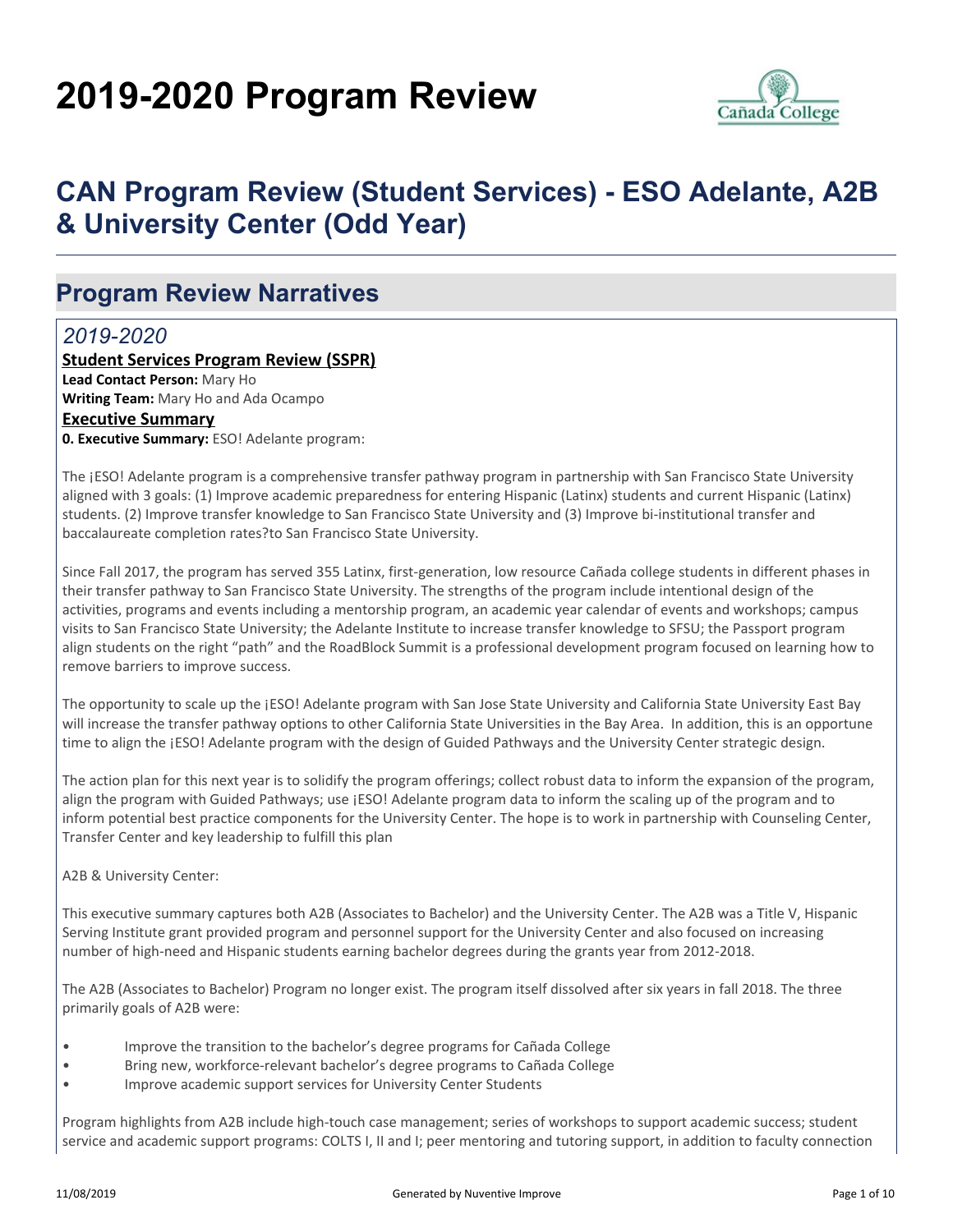for each University Center programs.

The goal of the University Center is to give students an opportunity to go from Associates to Bachelors degree at Cañada College. 2013-2016 marked the height of university partnerships in the University Center. During that time period, anywhere between 4- 8 programs were offered with anywhere between 2-4 university partners. The university partners included San Francisco State, Notre Dame de Namur, National, National Hispanic and Arizona State University and the programs included BS Nursing, BA Psychology, BS Business, BA Human Services, BS Allied Health, BA Child Development, BS Family and Human Development (online) and BA Educational Studies (online) the during grant period 2012-2018. During that time, A2B provided the personnel and program support for the University Center.

The eventual goal was to institutionalize the A2B programs under the University Center. However due to staff transition and funding, the University Center currently exist without the personnel and program services from the A2B. The single University partner that remains is with Notre Dame de Namur with BA degree offerings in, Psychology, Human Services and Business. This is opportune time to revision what a University Center at Cañada College could be structurally and organizationally.

 The goal of this academic year will mark a year of deep dive data collection and analysis to provide a new vision for the University Center. Strategic partnerships with key College departments and leadership will be formed to advise this process.

#### **Program Context**

**1. Mission:** ESO! Adelante program:

The mission of the ¡ESO! Adelante program is to support Latinx, high-need, high-potential, low-resource students in their transfer pathways to San Francisco State University through transfer support programs at Cañada College and San Francisco State University. The ¡ESO! Adelante mission aligns with Cañada College mission by creating an environment, ensuring that all students have equitable opportunities to achieve their transfer, career education, and lifelong learning educational goals.

A2B & University Center:

Part of the mission of Cañada College is to provide our community with a learning-centered environment, ensuring that all students have equitable opportunities to achieve their transfer, career education, and lifelong learning educational goals.

The University Center provides an opportunity to go from an associate's degree to a bachelor's degree at Cañada College with one of the partner universities. The University Center aligns with the College mission by providing students with equitable opportunities for disproportionately impacted students to achieve their educational goals.

The A2B program aimed to increase the number of high-need and Hispanic students earning bachelor's degree through academic and support programs for the College and the University Center focusing on equitable and learning-centered environment for disproportionately impacted students.

#### **2. Program Description:** ESO! Adelante program:

The programs offered in ESO! Adelante support the goals to (1) Improve academic preparedness for?entering Hispanic?(Latinx)?students and current Hispanic (Latinx) students. (2) Improve transfer knowledge to San Francisco State University and (3) Improve bi-institutional transfer and baccalaureate completion rates?to San Francisco State University include the following:

#### Programs at Cañada:

Peer Mentorship: The ESO! Adelante Peer Mentorship model is 1) Academic Focused, 2) Growth Mindset Informed, 3) Culturally Affirming, and 4) Attuned to student life demands. The program has Student Learning Outcomes in alignment with these characteristics: 1) Mentees will identify academic goals and track progress towards goals; 2) Mentees will learn that one's intelligence can grow and apply this concept to a student challenge; 3) Mentees' personal experiences are validated and seen as strengths or resources; 4) Mentees will utilize academic preparation services (e.g., tutoring, jams, Colts-Con) and other services that support a student's pursuit towards their academic goal (e.g., SparkPoint, EOPS, TRIO, etc). Mentors are trained intentionally toward each goal. Additionally, the Adelante program has implemented a "Linked Peer Mentor Model" wherein a mentor has been linked to a Basic Skills English course to further Goal #1. The model commenced in Fall 2017 with 1 Eng 836 section, continued in Spring 2018 with 1 section of Eng 847 and 827 as well as 1-time workshops with 2 Eng 847 sections. Based on learnings, the model evolved to 1-time focused workshops in Spring 2019 with 2 sections of Eng 100. We plan to continue and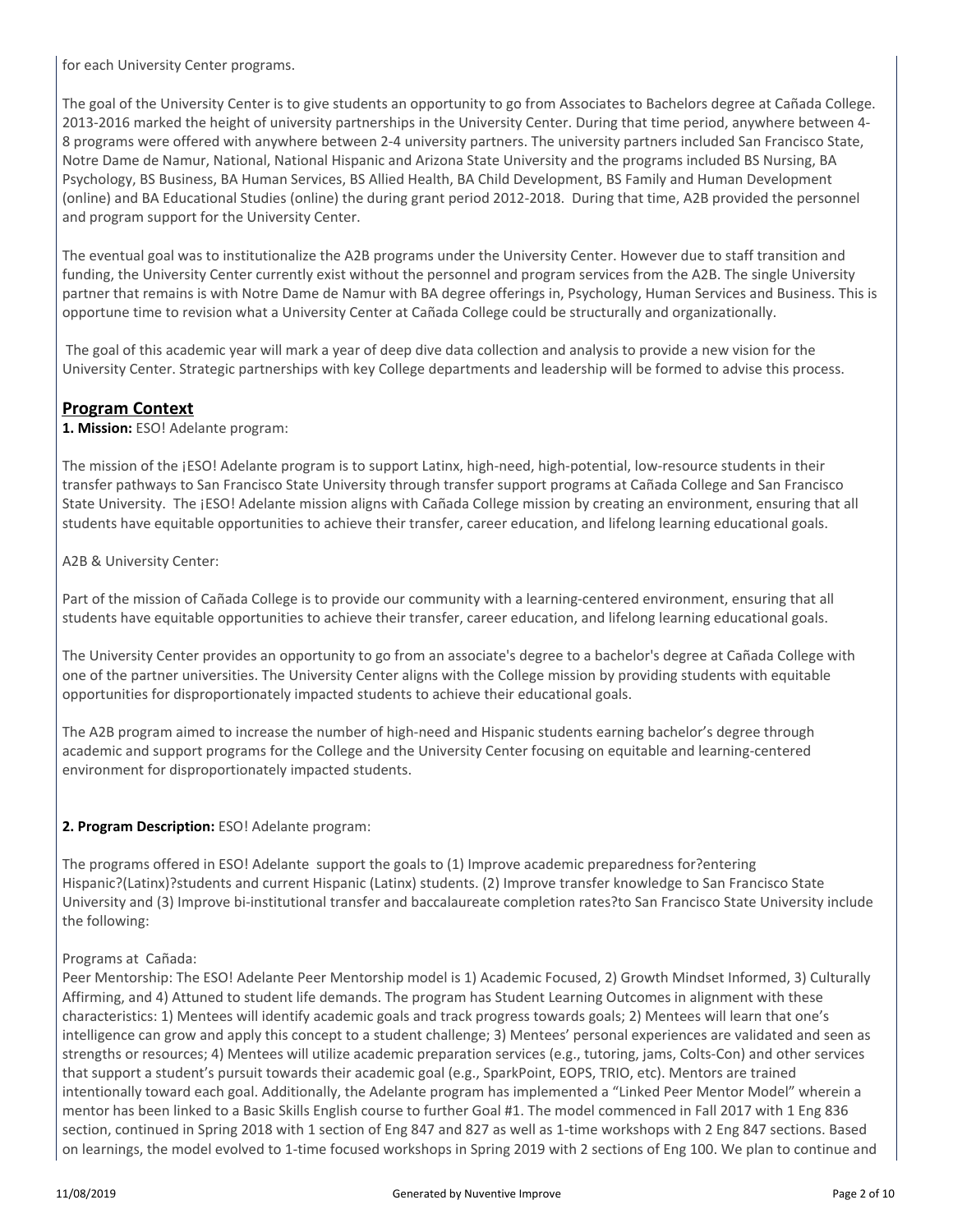Calendar of Events: Since Fall 2017 the program has provided the following events: 4 SFSU Campus Visits, 5 SFSU Jumpstarters (orientation prep), 2 facilitation of University Rep visit with College for Working Adults, 2 SFSU Business Informationals, 11 Linked Mentor Workshops, 2 Institute Series, and targeted outreach for 7 specific Transfer Center events. In addition to providing each of the events per semester, we also provide at least 1 gathering each semester for mentees to connect with each other to promote community.

Adelante Institute: In partnership with the Transfer Center, Career Center and SparkPoint, the Adelante Institute is a self-paced series of online activities to support students in their transfer goal to San Francisco State University. The series of online activities help students with Transfer preparation, Career exploration and College budgeting. Students are placed in 3 different modules depending on number of units: Entering Students (0-22 units), Continuing Students (22-40 units) and Transfer-Ready Students (40 plus).

Passport Program to Success program is a program that puts students on the right path for transfer success to San Francisco State University by helping students track their activities and workshop participation.

Programs at San Francisco State University:

Peer mentorship: Transfer students in their first year at SF State are provided one-on-one mentorship with a current SFSU transfer student. Mentorship meetings primarily focus to support current students with their concerns with transition, sense of belonging, and general success as a transfer student.

#### Hist 451: Bay Area History and Society for transfer students

A unique course developed to support first-semester students with the transition from their community college to SFSU. This course is a 3-unit, general education course developed to develop a sense of transfer community and connection while preparing students for upper-division coursework. Transfer Peer Mentors work within the classroom to assist students to meet course goals.

#### Engagement events for transfer students

Ranging from social to informational events, the project partners with programs and resources to provide transfer students with opportunities to engage with other transfer students and the campus community. Past events include advising workshops, transfer student mixers, financial aid workshops, and the campus-wide celebration of National Transfer Student Week.

A2B & University Center:

The goal of the University Center provides associate's degree to bachelor's degree with one of the partner universities while A2B provides the support to help improve the transition to the bachelor's degree programs for Cañada College; bring new, workforce-relevant bachelor's degree programs to Cañada College and to improve academic support services for University Center Students.

Specific programs and activities include:

- Case management
- Counseling
- Tutoring
- Peer mentors
- Workshops offered on topics such as writing, speaker series and financial aid
- Academic support programs including peer mentoring, tutoring and librarian assistance
- COLTS: COLTS I and COLTS II were developed to support first-year students in partnership with other programs, COLTS

III built upon COLTS I and II to assist student with their transfer pathway

The University Center had 4 university partners including San Francisco State, Notre Dame de Namur, National, National Hispanic and Arizona State University during grant period 2012-2018 and Notre Dame de Namur continues to be a university partner.

#### **3. Community & Labor Needs:** ESO! Adelante Program: N/A

A2B & University Center:

While the University Center continues to have an existing partnership with Notre Dame de Namur, the goal of this academic year will focus on deep dive data collection and analysis to provide a new vision for the University Center. Strategic partnerships with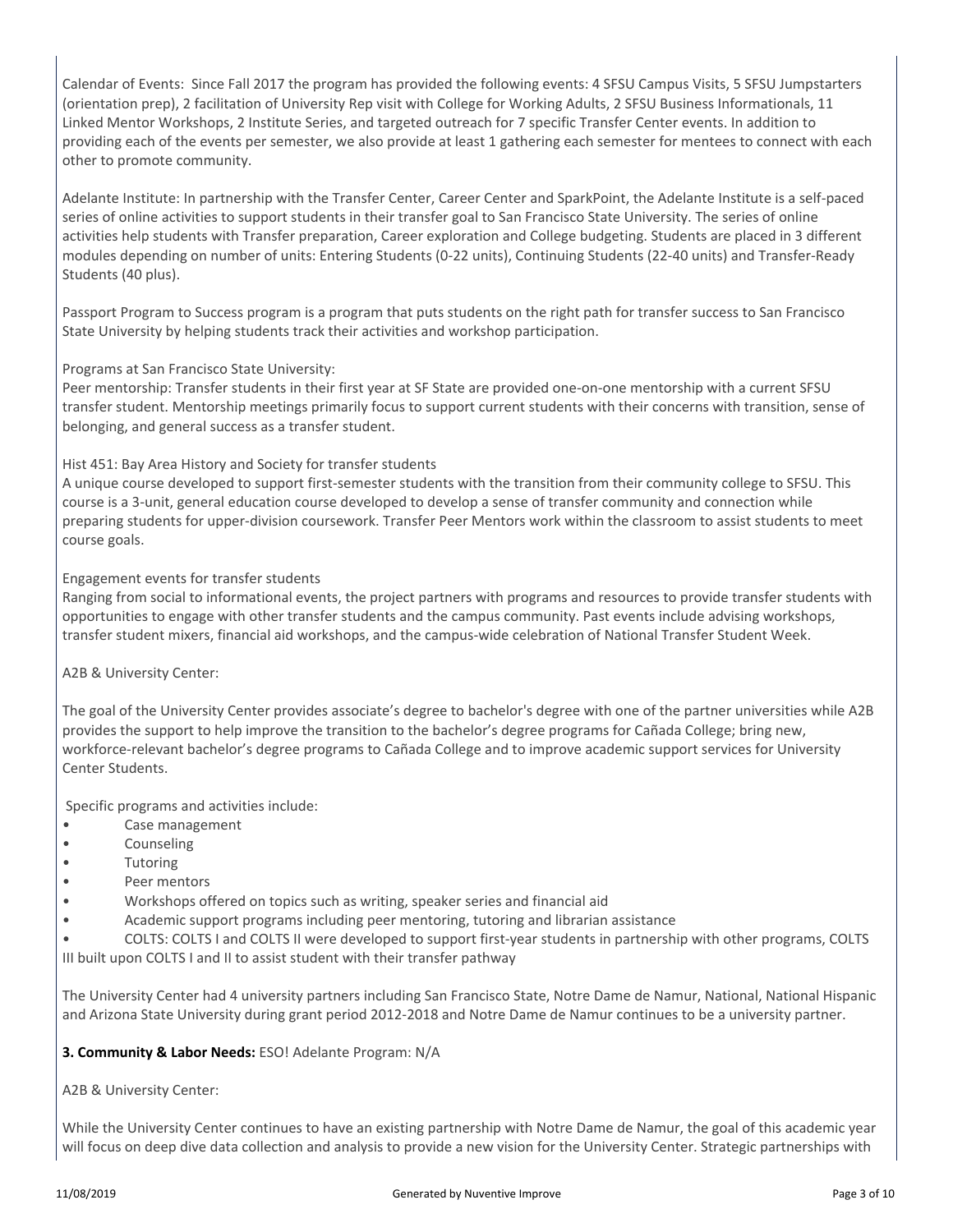key College departments and leadership will be formed to help advise the strategic proposal. Community needs, employment needs and technology needs will be integrated in the strategic proposal development. **4. Equity & Access:** ESO! Adelante Program:

Our program has targeted Latino, low-income, basic skills OR first-generation college students. We do not have a unit enrollment requirement. Consequently, 50% of our students are part-time students. To adequately service these 4 groups of students, we have provided multiple methods of entry and participation: 1) consistent peer mentorship located around campus; 2) in class mentorship for some basic skills students; 3) zoom meet-n-greet with SFSU student mentors; 4) in-person on-campus workshops; 5) Online Activities through the Institute; 6) evening office hours for student appointments; 7) staff appointments available in-person or over the phone.

Our mentorship activities are structured so that the experience is tailored and student-directed. Our Passport program also places the program experience in a student's hands as they are responsible for tracking their participation through the recommended services delivered by the program or other programs on campus. Staff check-ins via phone, email or in person are also scheduled to manage engagement throughout all of these methods of participation.

#### A2B & University Center:

The goal of the University Center is to provide associate's degree to bachelor's degree with one of the partner universities while A2B provided the support to help improve the transition to the bachelor's degree programs for Cañada College; bring new, workforce-relevant bachelor's degree programs to Cañada College and to improve academic support services for University Center Students.

The University Center aligns equity and access by providing minoritized and disproportionately impacted students with opportunities to achieve a Bachelor degree at Cañada College and to help students with their transition to Bachelor programs through the academic and student support programs offered through A2B.

The A2B data demonstrates that majority of the students who participated in the programs are from minoritized populations. Of the 78 students the A2B program was able to capture during the 6 year grant period, over 80% are from minoritized populations, 72% are from disproportionately impacted populations and 63% identified as Hispanic. The University Center data demonstrates of the 98 University Center student surveyed in 2013, 53% are from minoritized populations, 35% are from disproportionately impacted populations and 13% identify as Hispanic.

#### **Looking Back**

#### **4. Major Accomplishments:** ESO! Adelante Program:

Launching and maintaining formal partnership with San Fransisco State University: We have established a formal partnership with the Dean of Undergraduate Education, Lori Beth Way and Project Manager, Jasmine Kamariotis. Through their work they established a transfer student-targeted course, Hist 451, that fulfills an upper GE requirement and links the Peer Mentor supports at SF State. In addition to establishing instructional and student supports, we are in the process of establishing clear data sharing parameters to accurately track Canada-SFSU transfer students.

Establishing formal partnerships with Canada Departments and Services: Through the duration of the project, we have established working partnership with the Business Department, English Department, SparkPoint, Transfer Center, Career Center and fellow mentorship programs (I.e. BTO, STEM, and Peer Health Educators).

Program Implementation and Improvement: We collected and reflected on qualitative and quantitative data to help refine our programming so as to increase outreach, participation and utilization of services in partnership with SF State. Programmatic accomplishments include: A) 78% Fall 18-to- Fall 19 Persistence; B) Approximately 18% of SFSU Fall 2019 Canada Transfers Served; C) 16% SFSU Fall 2018 Canada Transfers served; D) 217students served in past grant year, and 98 students in mentorship program this grant year (Oct 18-Sept 19); E) 70 students currently in mentorship program; F) Implemented and increased participation in Adelante Institute, currently at 84 students.

#### A2B & University Center:

2012-2016 was the height of A2B and the University Center. COLTS I, Start Strong, a program was developed for first-year students, COLTS II, Stay Strong was a follow-up for COLTS students and COLTS III, Finish Strong started for pre-transfer-ready students. COLTS Con was continued through another HSI grant with the end of the A2B grant. COLTS Con was continued due to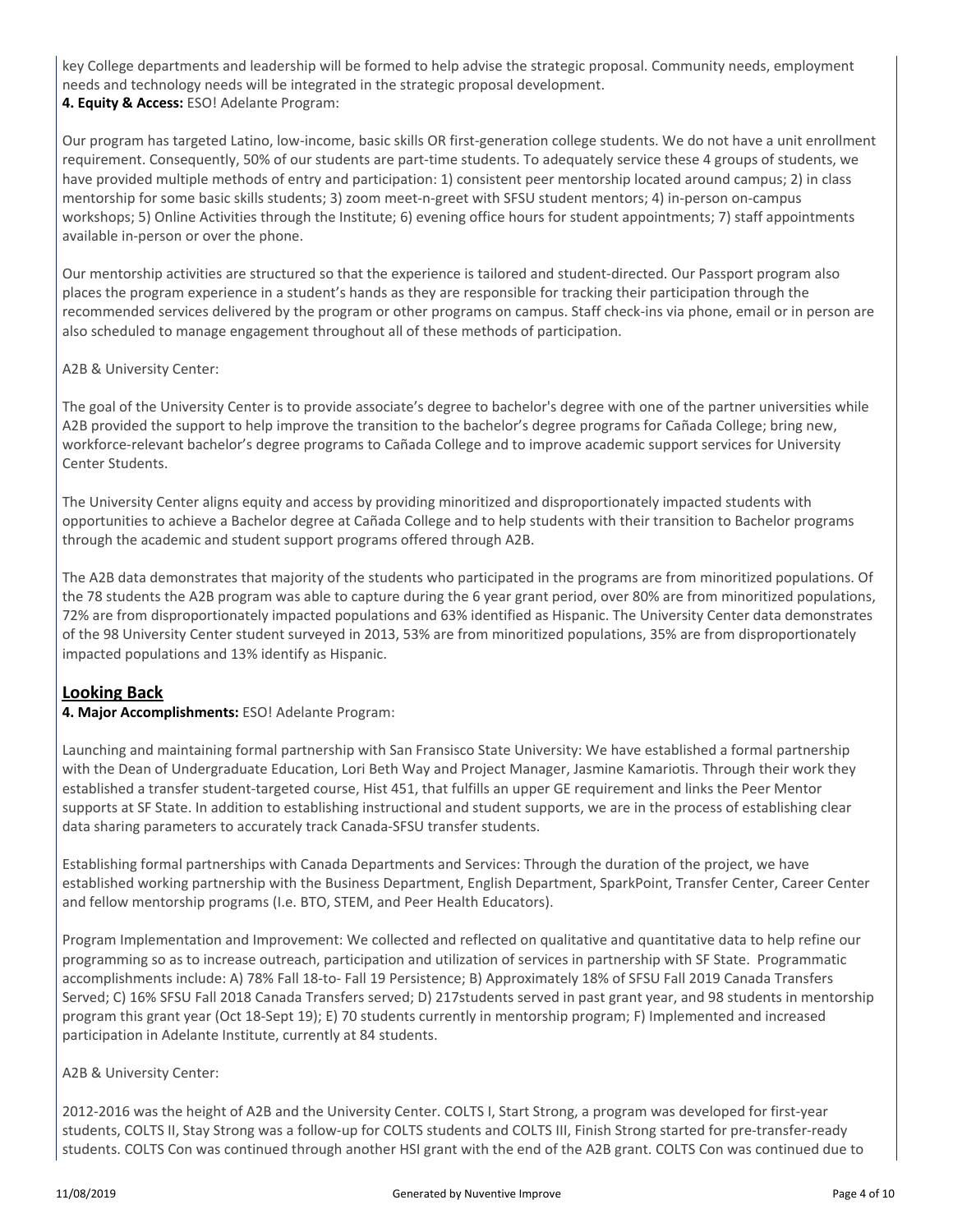the programs' effectiveness. Additionally, the University Center at its height had 4 articulation agreements with 4 partner Universities offering a total of 8 programs. The 4 partner Universities include: San Francisco Sate, Notre Dame de Namur, National, National Hispanic and Arizona State University and the academic programs include: BS Nursing, BA Psychology, BS Business, BA Human Services, BS Allied Health, BA Child Development, BS Family and Human Development (online) and BA Educational Studies (online).

**5. Impact of Resource Applications:**  $[ESO]$  Adelante program is grant funded. No resource request was submitted previously.

A2B & University Center. No resource request was submitted previously.

#### **Current State of the Program**

**6A. State of the Program - Observation:** ¡ESO! Adelante program:

The current state of our program is programmatically strong. The programs, workshops and activities are comprehensive and intentionally designed to educate and support Latinx, first-generation, low resource college students. The partnerships both formal and informal with departments and services at the College are strong and the partnership with San Francisco State University is productive resulting in two transfer support programs and year round engagement events for students at SFSU.

Although ESO! Adelante is strong programmatically and strong in partnership with College departments and San Francisco State University, there are few challenges which can also be seen as opportunities. First, where the program is situated organizationally can be re-aligned. The program will have greater impact if it was structurally situated with the Transfer Center/Counseling Center to continue to provide high touch support to students to help them with their transfer pathway to SFSU and eventually to other CSUs in the Bay Area.

A2B & University Center:

A2B no longer exist and the University Center currently has one existing partnership with Notre Dame de Namur. The success of A2B centered on academic and student support programs such as COLTS, tutoring, peer mentoring, counseling, high touch case management and series of workshops throughout the year to support students with their educational goal of getting a Bachelor degree either by transferring to a four-year University or through the University Center.

The University Center staff transition, leadership transition at Cañada College, leadership transition at partner Universities, low enrollment of the classes being offered, cost of tuition and model that is difficult to sustain are some of the contributing factors to a struggling University Center.

#### **6B. State of the Program - Evaluation:** ¡ESO! Adelante program:

Equity and access are central to every aspect of the ESO! Adelante program including the program design and the implementation. However, in order to continually improve in how we design and deliver our programs, continuous professional development on how to use data to inform our work particularly through an equity lens needs to take place. An opportunity to do a deep data dive through an equity lens will take place on November's RoadBlock Summit.

A2B & University Center:

Strategic partnerships including key departments and leadership need to be included in the development of a strategic proposal for the University Center in 2020. A data and an assessment plan need to be developed with Office of Planning, Research and Institutional Effectiveness (PRIE) to inform the University Center strategic proposal in 2020. University Center data is limited and A2B data needs more investigation and analysis for us to truly understand how equity and access were at the center of the work. 7A. Current SAOs & SLOs: *iESO! Adelante program:* 

The three Service Area Outcomes (grant goals) for the ¡ESO! Adelante program are:

(1) Improve academic preparedness for?entering Hispanic?(Latinx)?students and current Hispanic (Latinx) students.

- (2) Improve transfer knowledge to San Francisco State University
- (3) Improve bi-institutional transfer and baccalaureate completion rates?to San Francisco State University.

A2B & University Center: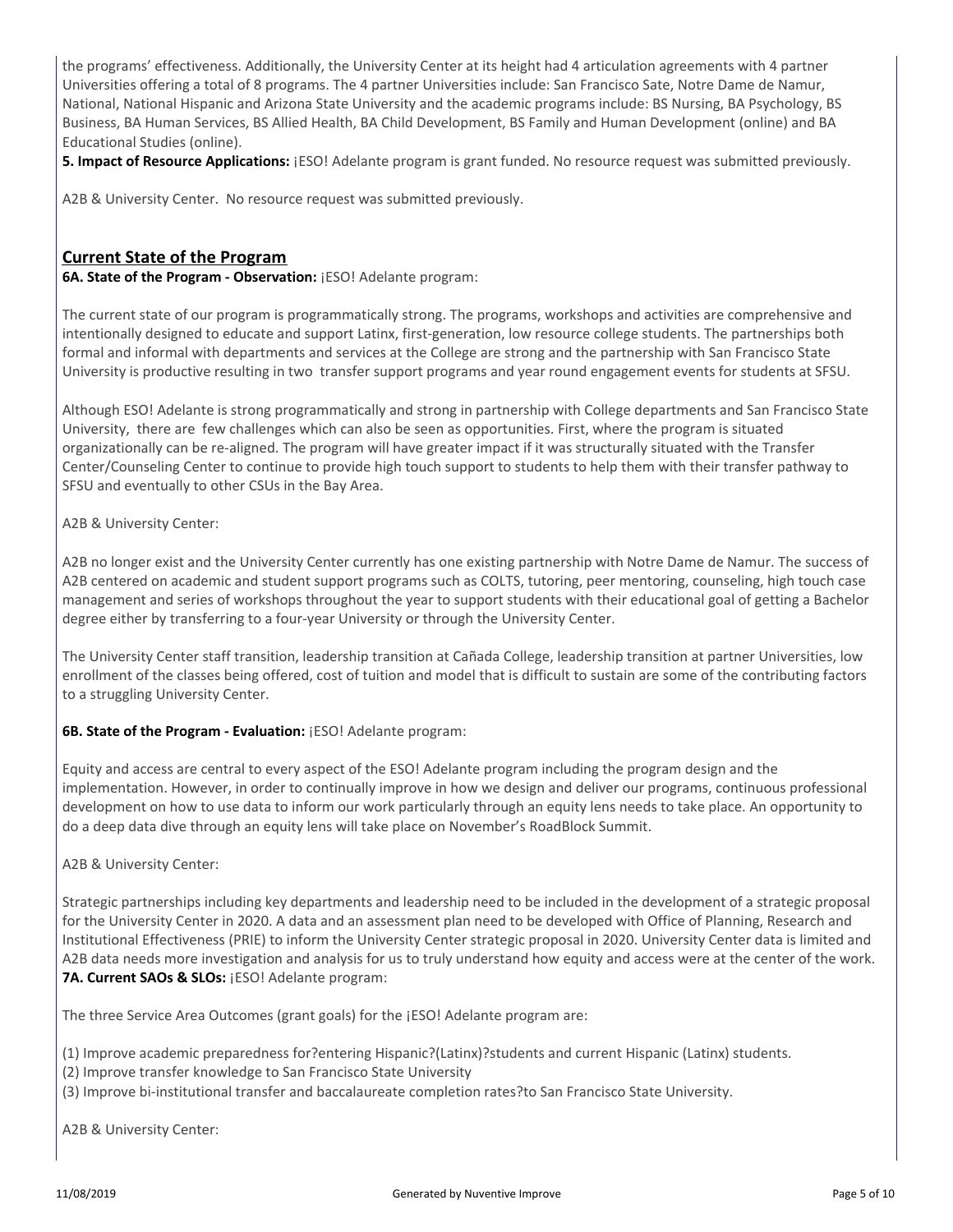The three Service Area Outcomes for A2B were:

- Improve the transition to the bachelor's degree programs for Cañada College
- Bring new, workforce-relevant bachelor's degree programs to Cañada College
- Improve academic support services for University Center Students

The Service Area Outcome for the University Center is to give students an opportunity to go from Associates to Bachelors degree at Cañada College.

7B. SAO Assessment Plan: ¡ESO! Adelante program:

The three service area outcomes or grant goals are assessed annually with established programs. The measures and outcomes are aligned with each of the SAO or grant goals.

(1) Improve academic preparedness for entering Hispanic (Latinx) students and current Hispanic (Latinx) students.

The programs identified to help students with their academic preparedness are Colts Con, Math and Word Jams,Tutoring, Learning communities (Puente, CWA and Support Services (TRIO, EOPs, Promise), Counseling visits and the ESO! Adelante peer mentorship program.

The measure is the number of ESO! Adelante student participation in these programs and the outcome is 100% of ¡ESO! Adelante students will participate in at least 50% of the student focused activities and surveys from the mentorship program to improve academic preparedness.

(2) Improve transfer knowledge to San Francisco State University

The programs identified to help students with improve transfer knowledge include SFSU Visits, SFSU Business informational workshop, ¡ESO! Adelante Institute?and Transfer Center Workshops. The program identified to help staff improve transfer knowledge is the RoadBlock Summit and bi-institutional data tracking.

The measure is the number of ESO! Adelante student participation and the outcomes are 100% of our ESO! Adelante students will attend at least two programs and feedback from program surveys to demonstrate improved transfer knowledge

(3) Improve bi-institutional transfer and baccalaureate completion rates?to San Francisco State University.

The programs identified to improve bi-institutional transfer and baccalaureate completion rates to San Francisco State University are Jumpstarter, HIST 451 (Trasnfer course at SFSU), SFSU mentor program and graduate rates.

The measure is the ESO! Adelante the number of ¡ESO! Adelante?student participant who transferred to SFSU and the number of ESO! Adelante students who transferred San Jose State University and California State University East Bay. The outcome is 35% transfer rate by the end of grant. Graduate rate will be determined in December 2019.

A2B and University Center:

The A2B program was assessed on the following Service Area Outcomes annually, however I am unable to access and identify consistent data.

- 1. Improve the transition to bachelors degree programs for Cañada College students
- 2. Bring new, workforce-relevant bachelors degree programs to Canada College
- 3. Improve academic support services for University center students

In 2018, during the no cost extension year, an external evaluator, Hatchuel Tabernick & Associates (HTA) used a utilizationfocused approach combining mixed methods of interviews, surveys, and program data to produce a 2012-2018 Retrospective Report in which much of this program review is drawn from.

No annual assessment plan can be found for the University Center. However, a document titled "A2B Brief" included a University Center student survey that was conducted in 2013. Recent interviews were also conducted with former University Center staff, students and faculty. Both qualitative data from the interviews and quantitative and qualitative data from the University Center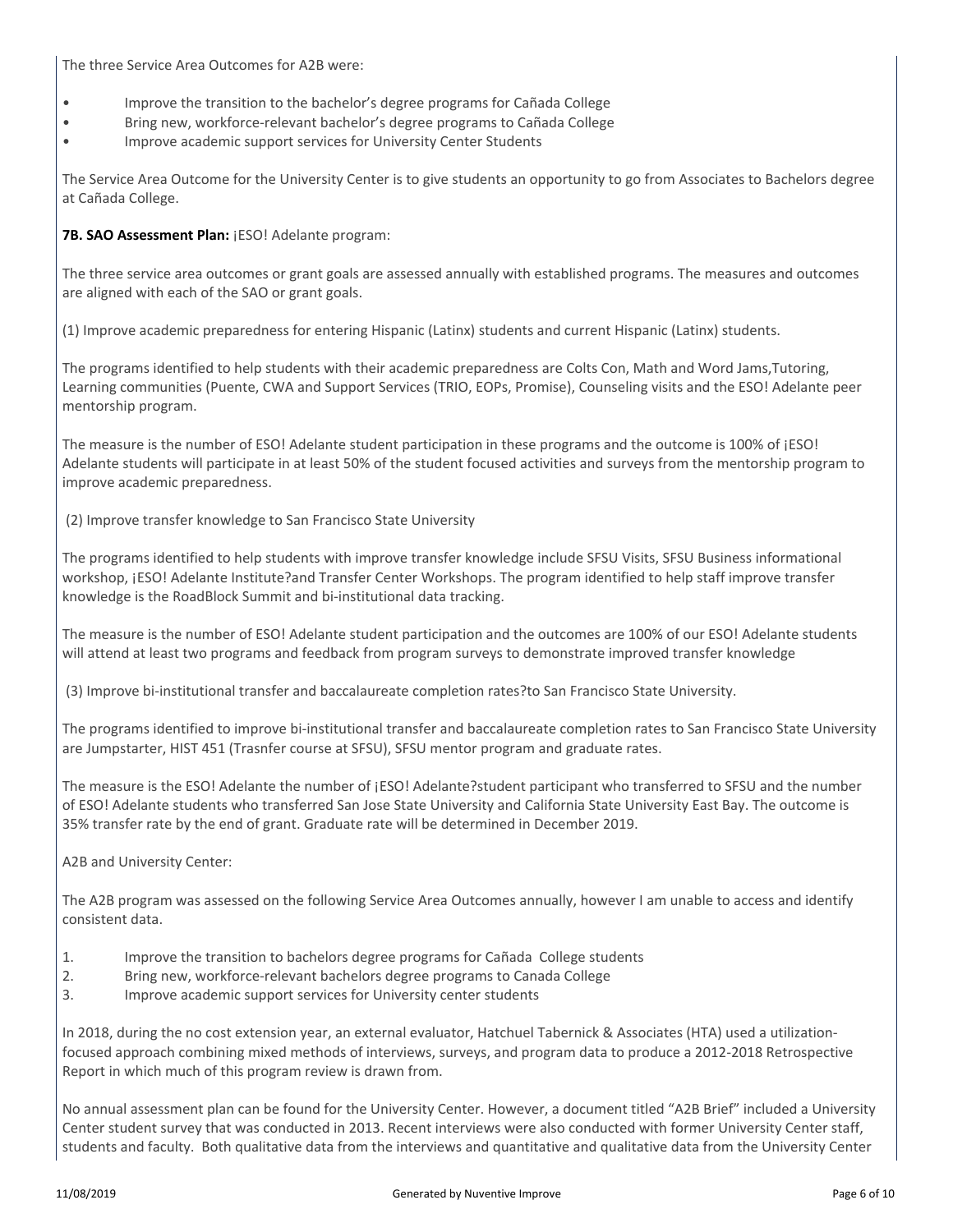survey 2013 are used to inform this program review and the University Center 2020 strategic proposal.

#### **7C. SAO Assessment Results & Impact:** ESO! Adelante program:

100 students participated in the ESO! Adelante program in this grant year.

#### SAO #1: Improve academic preparedness:

96% of ESO! Adelante students met with a counselor, 81% are part of the peer mentorship program, 77% have participated in Math and Word Jams and over 70% participated in Tutoring, Learning communities (Puente, CWA and Support Services: TRIO, EOPs, Promise)

Results from Mentee Survey. Context: From 18 Fall through 19 Spring we had 58 survey responses. They are representative of the population we serve, but they skew towards 1 mentor over the others. We have used this mentor-bias to inform our selection of future mentors, and I bring these survey results into mentor evaluation conversations.

93% of survey respondents Agreed that their mentor connected them to resources available on campus. Of the Resources that their Peer Mentor connected them to, these are the top 8 resources referred, in order of frequency: 1) Tutoring, 2) Financial Aid, 3) JAMs, 4) Transfer Center, 5) EOPS, 6) SparkPoint, 7) TRIO, and 8) PCC. The top 2 academic strategies suggested and practiced were Attending Tutoring (65%) and communicating with their professor (90%). 99% of respondents felt that the program helped them address an academic challenge

36% of respondents experienced an increase in their Growth Mindset as measured by PERTS Assessment Tool. 98% of participants had a Growth Mindset or an Intermediate Mindset, wherein they predominantly believe they have the ability to grow their intelligence, but they also somewhat believe that they are inherently limited in some ways. We noticed students who experienced a decline in their Growth Mindset were exclusively from ESL or DRC populations.

SAO #2: Improve transfer knowledge to San Francisco State University

20% of students in the program participated in 2 or more SFSU Transfer focused events. 66% of students participated at least SFSU Transfer focused events. The data needs improvement as we were not able to collect participation for the University Rep visits in 2018-2019 academic year, including Transfer Day.

Of all SFSU Transfer focused events, our average survey response was 4.3 on a scale of 1-5 where 1 is Strongly Disagree and 5 is Strongly Agree. Therefore, students who attend events "Agree" that the event has helped increase their knowledge of transfer to San Francisco State University.

SAO #3: Improve transfer and baccalaureate completion

20% of transfer-ready ESO! Adelante student transferred SFSU, SJSU and California State University East Bay. 5 out of 40 transfer-ready ESO! Adelante students transferred to San Francisco State University and 2 San Jose State University and 1 California State University East Bay.

Baccalaureate completion rate will be measured in fall 2020.

A2B and University Center:

The three SAO are identified below for A2B. Please note consistent year-to-year program participant demographics were unavailable, therefore outcomes do not demonstrate the full scope of student participation.

1. Improve the transition to bachelors degree programs for Cañada College students Major specific workshops 13-14: 27% (n=8), 14-15: 32% (n=7) and 17-19: 26% (n=5) Counseling 13-14: 47% (n=14), 14-15: 68% (n=15) and 17-19: 79% (n=15) Case management 13-14: 23% (n=7), 14-15: 41% (n=9) Mentoring 13-14: 7% (n=2), 14-15: 9% (n=9) and 17-18: 37% (n=7)

2. Bring new, workforce-relevant bachelors degree programs to Cañada College

 8 programs offered between 2012-2018 in BS Nursing, BA Psychology, BS Business, BA Human Services, BS Allied Health, BA Child Development, BS Family and Human

Development (online) and BA Educational Studies (online)

3. Improve academic support services for University center students Unable to find data on faculty connection to University Center.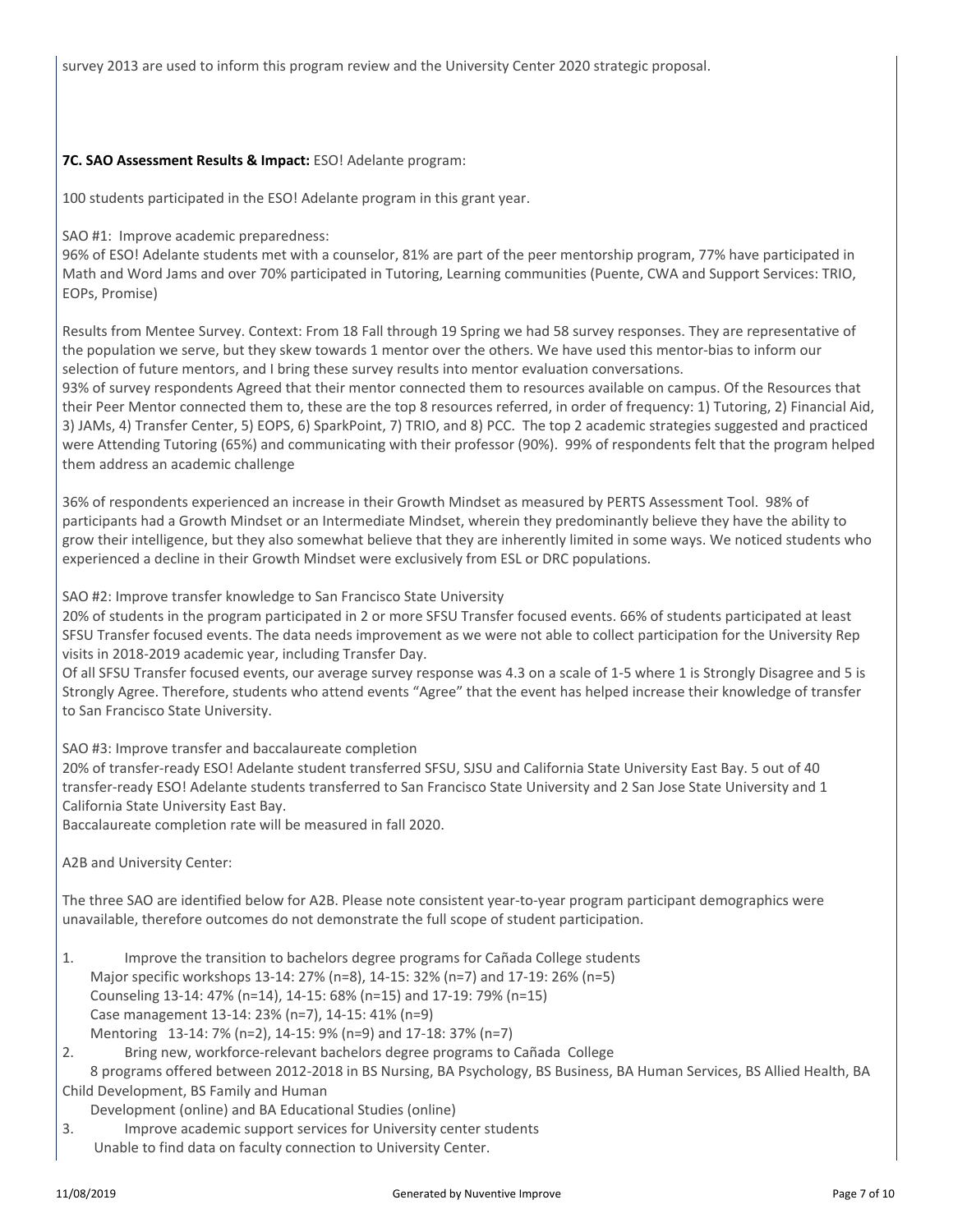Academic support service data include: Tutoring 13-14: 33% (n=7), 14-15: 32% (n=7) and 17-18: 32% (n=6) participated in 32%

The SAO for the University Center is to give students an opportunity to go from Associates to Bachelors degree at Cañada College.

• The University Center at its height had 4 articulation agreements with 4 partner Universities offering a total of 8 programs.

• Quantitative and qualitative data were collected from Business Administration, Allied Health, Nursing and Psychology program courses from the University Center 2013 survey which produced the following relevant data: 98 respondents: 68% respondents are from the nursing program, 60% of the respondents previously attended Cañada College, location of the University Center was the strongest influence to enroll, students were satisfied with the quality of the program and students were not entirely satisfied with support services available to them at the University Center (before A2B was fully developed).

• Recent interview with former staff and students resulted in the following findings: Staff and leadership transition both at Cañada College and partner Universities made the model difficult to sustain, not enough classes offered for the programs and low enrollment in courses.

Please note additional data needs to be collected to fully inform the development of University Center Strategic Proposal. **7D. SLO Assessment Plan:** N/A

### **7E. SLO Assessment Results & Impact:** N/A **Looking Ahead**

**7F. SAOs & SLOs for the Next Review Cycle:** ¡ESO! Adelante program:

(1) Improve academic preparedness for entering Hispanic (Latinx) students and current Hispanic (Latinx) students.

Robust data needs to be collected in order to properly align the ESO! Adelante program with Guided Pathways in the re-design and specifically with GP Academic Support and First Year Experience including AB705 to improve the academic preparedness for Latinx students. Increasing participation in the peer mentorship program is an important gateway to improving academic preparedness for our students.

(2) Improve transfer knowledge to San Francisco State University

At the program level, the existing program offerings in the 3 years of the grant are well- established however, the SFSU Business Informational from the last two semesters have been successful largely in part due to collaboration with Business faculty and the department. The addition of major and program specific workshops in partnership with SFSU and Canada College departments and faculty would support major/program specific transfer knowledge for the students for majors and programs that not been fully explored in this program. In addition, increasing participation in the Adelante Institute is an important goal since the Institute is a signature transfer support program for students. Creative marketing and outreach are instrumental.

(3) Improve bi-institutional transfer and baccalaureate completion rates?at San Francisco State University.

At a macro level, as we look forward to ESO! Adelante expanding to include other CSU partners, clear bi-institutional data sharing with SFSU is being established in fall 2019 semester to improve transfer data tracking to inform program improvement.

To improve baccalaureate completion rates at SFSU, a transfer climate survey is in discussion with the SFSU Dean for Undergraduate Education and Advising specific to their 3rd and 4th college experience.

A2B and University Center:

No SAOs yet identified for next review cycle. The next step plan is to work with key stakeholders, departments and leadership to develop a University strategic proposal in 2020 which will be informed by previous data from A2B; Cañada University Center and best practice University Center data; Cañada College student data. PRIE will be utilized to help inform the proposal. 9. Program Improvement Initiatives: ¡ESO! Adelante program:

Specifically, at the program level, we seek to find creative ways to increase overall participation in our programming specifically the Institute and Peer Mentorship programs and through the development of new partnerships for major and program specific informational workshops.

In order to increase our outreach and institutionalize components of the program that have demonstrated impact on the above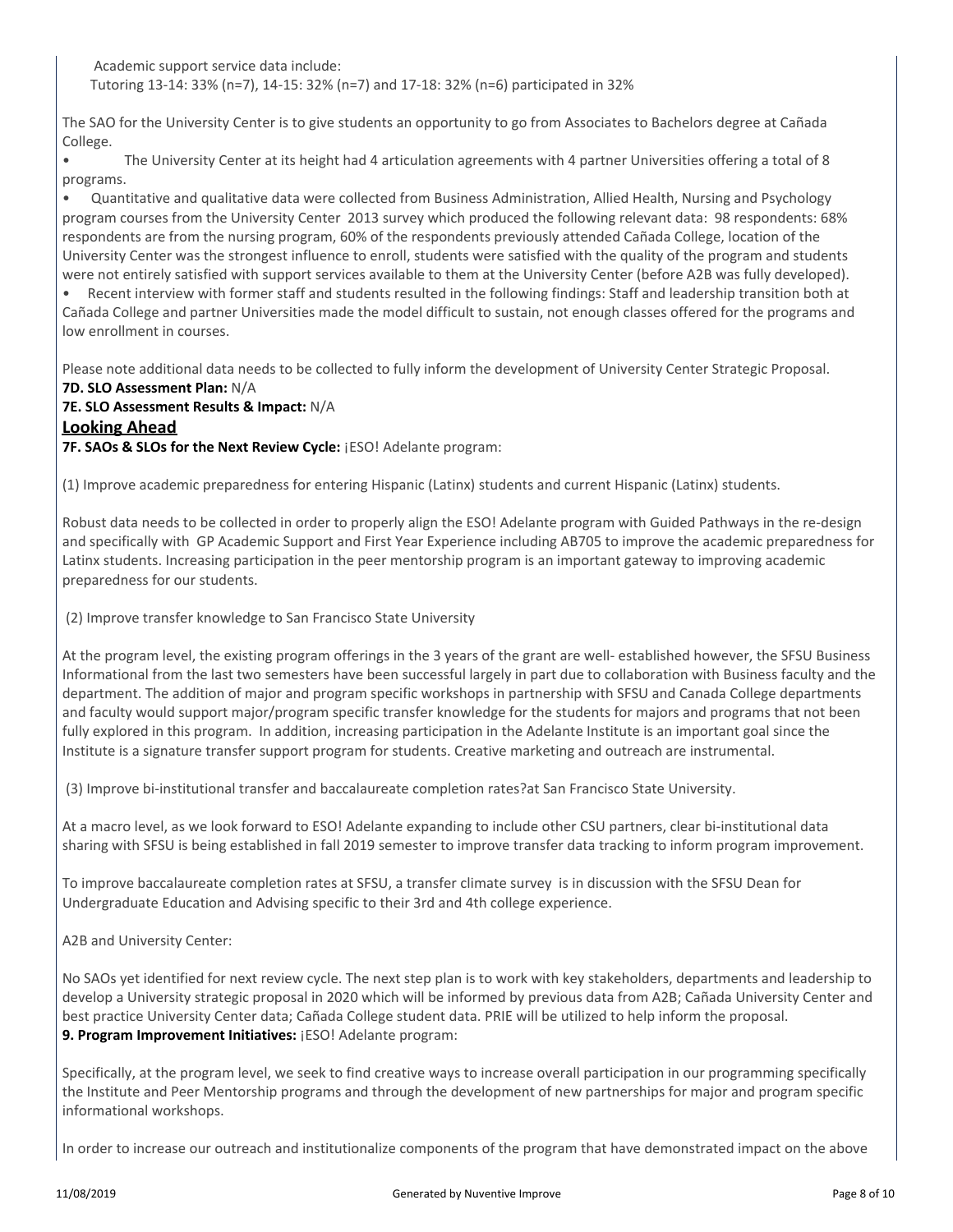Goals and pertinent Institutional Outcomes, we will need to adequately align, integrate, and expand components of the program to other ongoing college initiatives including Guided Pathways, First Year Experience, AB 705 plan, and the University Center. We will need the guidance of the program review committee to adequately demarcate these impactful components for alignment and integration. Consequently, we would need adequate professional development and support from the Planning, Research, and Institutional Effectiveness team to facilitate this preparation and ultimate transition in 2021. This guidance will inform the programs improvement efforts moving forward.

A2B and University Center:

As demonstrated in data and narrative in this program review, A2B program except that COLTS continued through the support of another HSI grant. The peaks and valleys of the University Center are contributed to a number of factors though not only limited to the following: staff transition, leadership transition at Cañada College, leadership transition at partner Universities, low enrollment of the classes being offered, cost of private tuition and model that is difficult to sustain. This is an opportune time to support the re-visioning of what a University Center can be at Cañada College, however the development of the proposal needs to include key departments, stakeholders and leadership to move this forward.

Recommendations from on how to approach the development of a strategic proposal for the University Center in this program review process are welcomed.

**Program Review Narrative Status:** Complete

### **Objective: Expanding ESO! Adelante Program**

Work in partnership with Counseling Center and Transfer Center to scale ESO! Adelante program to include California State, East Bay and San Jose State University

**Objective Status:** 1 - New (PR)

**Objective Year:** 2020-2021

**Estimated Start Date:** 01/06/2020

**Estimated Completion Date:** 05/28/2021

**Please select the college goals with which this objective aligns.:** Student Completion/Success - Provide educational and student services programs that highlight inclusivity, diversity, and equity in their mission to help students meet their unique educational goals and minimize logistical and financial barriers to success.

**Please select the district goals with which this objective aligns.:** District Goal #2 - Establish And Expand Relationships With School Districts, 4-year College Partners, And Community-based Organizations To Increase Higher Education Attainment In San Mateo County

### *Action Plans*

**2019-2020 -** Work with Counseling Center and Transfer Center to scale up ESO! Adelante program to include San Jose State University and California State University, East Bay. (Active)

**Who's Responsible for Completing this Action Plan?:** Mary Ho **Estimated Completion Date:** July 2021

# **Objective: Guided Pathways and ESO! Adelante**

Align ESO! Adelante program with Guided Pathways

**Objective Year:** 2019-2020 **Estimated Start Date:** 11/04/2019 **Objective Status: 1 - New (PR)** 

**Estimated Completion Date:** 05/29/2020

**Please select the college goals with which this objective aligns.:** Student Completion/Success - Provide educational and student services programs that highlight inclusivity, diversity, and equity in their mission to help students meet their unique educational goals and minimize logistical and financial barriers to success.

**Please select the district goals with which this objective aligns.:** District Goal #1 - Develop and Strengthen Educational Offerings,